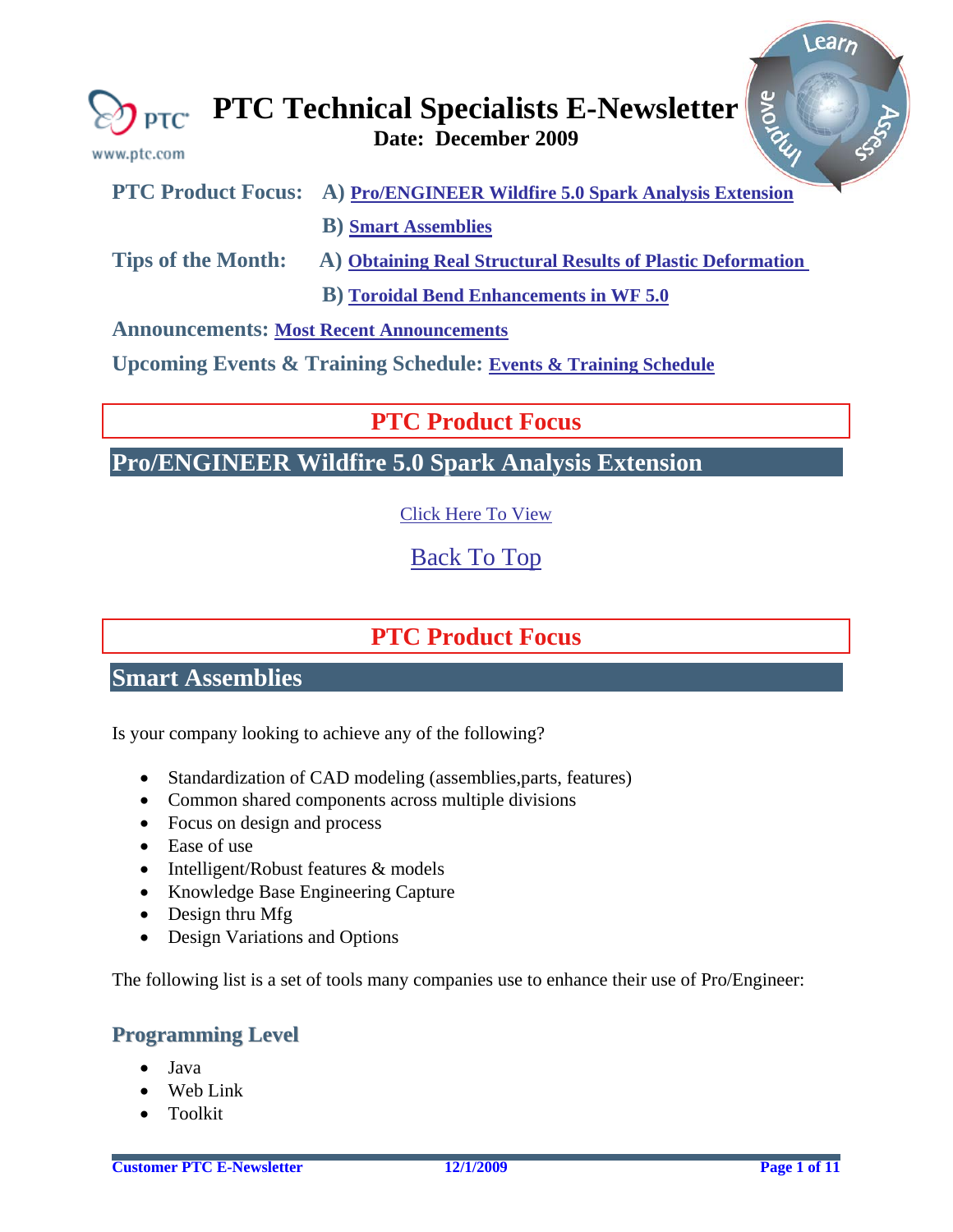### **User Level**

- Pro/Program
- Smart Assemblies
- Family Tables
- UDF's
- Mapkeys

We have classified the tools into two categories; programming level and user level. The difference between the two is that programming level tools typically requires a background in a higher level programming language such as C++, java, ... The tool being mentioned here is called Smart Assemblies and you can read more about it [here.](http://www.ptc.com/carezone/archive/newsletters/030108_d.pdf)

This tool is listed in the user level since any user of Pro/Engineer that has used Pro/Program, UDF's, or Family Tables can use the tool. The typical training class is only a single day.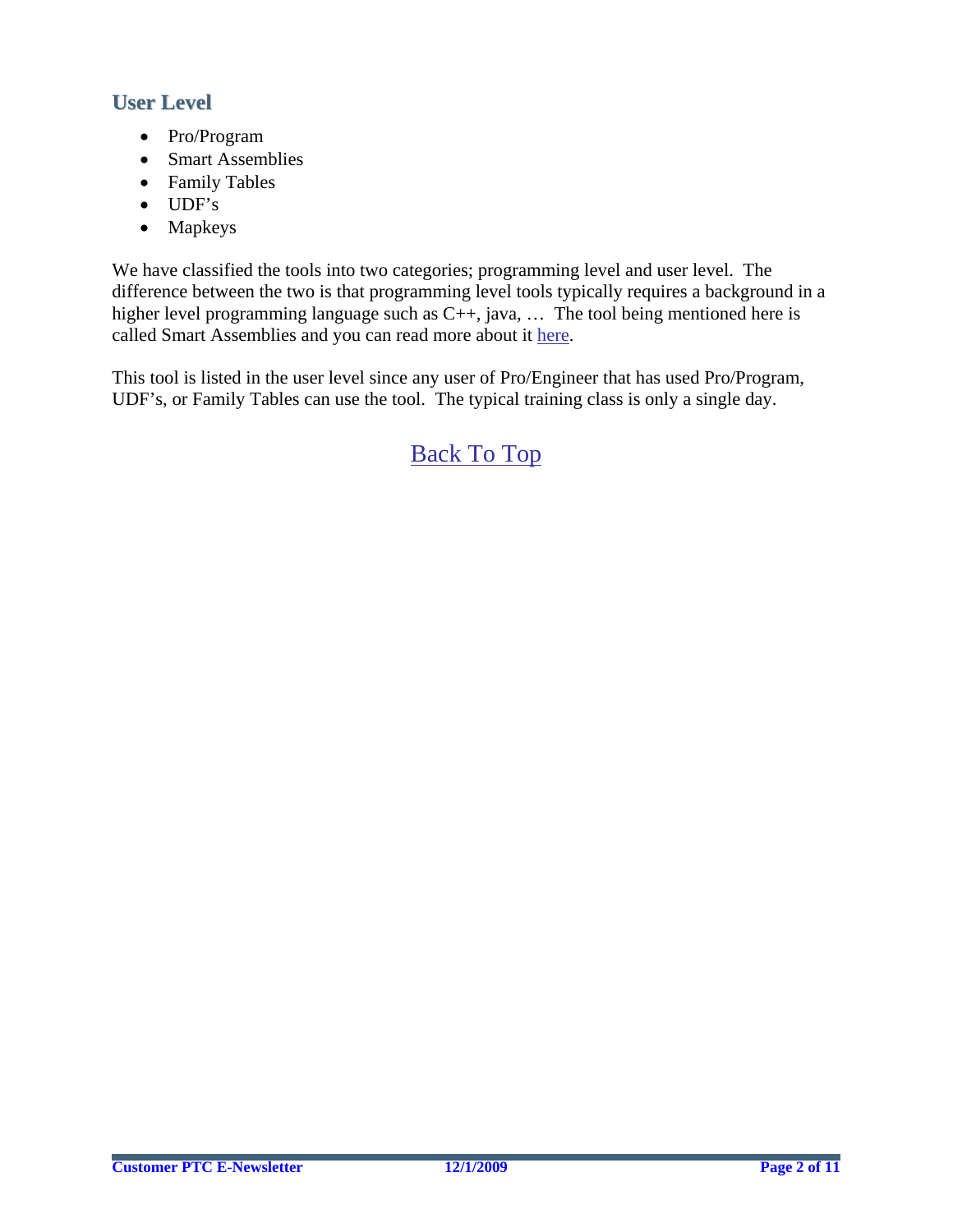### **Tips of the Month**

### <span id="page-2-0"></span>**Obtaining Real Structural Results of Plastic Deformation**

[Click Here To View](http://members.shaw.ca/jpeng/newsletter/PTC_Technical_Specialists_E-Newsletter_2009_12_desktop.pdf)

### [Back To Top](#page-0-0)

## **Tips of the Month**

### **Toroidal Bend Enhancements in WF 5.0**

2 typical use cases for this feature are:

- ‐ Tire industry automotive, recreational vehicles, farm or heavy equipment tires, also toy plastic tires.
- ‐ Wrapping a logo or lettering to a model or surface that has curvature in 2 directions similar to a sphere or torus surface.

The toroidal bend feature in Pro Engineer has been enhanced for WF 5.0. These enhancements include:

- New dashboard interface easy to use
- Preview of the feature
- ‐ Elimination of selecting 2 parallel planes to define the length of the bend
- ‐ Ability to select a datum axis to bend around
- ‐ Selecting a pre-defined sketch for the profile
- ‐ Optionally selecting a Normals Reference Section Sketch

It is important to note that the profile sketch must contain a "Geometry Coordinate System" in the sketch in order to fulfill the feature requirements.

The feature can be located under Insert  $\rightarrow$  Advanced  $\rightarrow$  Toroidal Bend.

Here is the dashboard: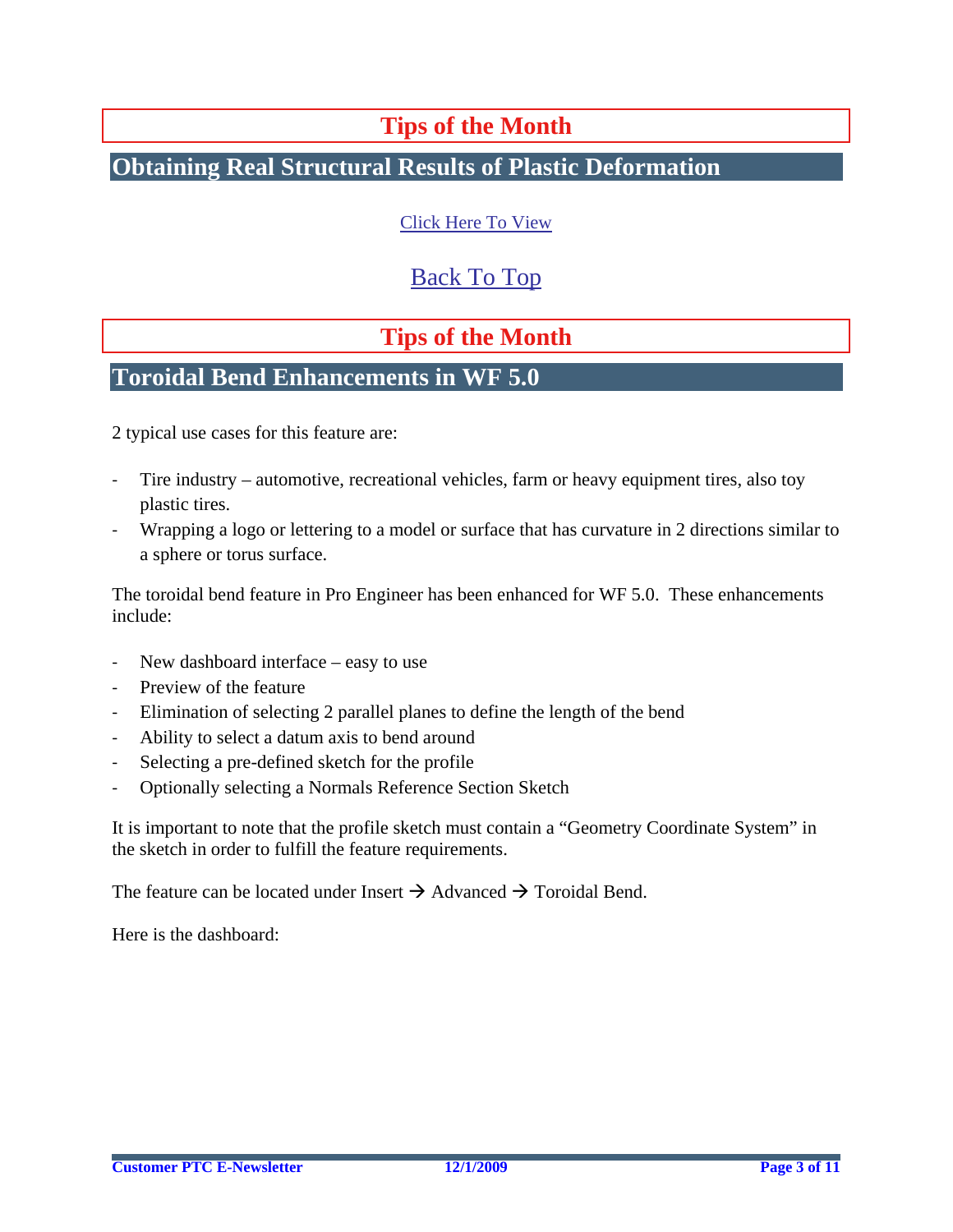| <b>XN PROFILE_SKETCH</b><br><b>Bend Axis</b><br>$1$ item $(s)$<br>▼ |  |  |  |  |
|---------------------------------------------------------------------|--|--|--|--|
| References<br>Options<br>Properties                                 |  |  |  |  |
| Solid Geometry<br>Quilts<br>Click here to add item                  |  |  |  |  |
|                                                                     |  |  |  |  |
| Curves                                                              |  |  |  |  |
| Click here to add item<br>Details                                   |  |  |  |  |
| <b>Profile Section</b>                                              |  |  |  |  |
| PROFILE_SKETCH<br>Unlink                                            |  |  |  |  |
| Normals Reference Section                                           |  |  |  |  |
| NORMAL_REF_SKET<br>Unlink                                           |  |  |  |  |
|                                                                     |  |  |  |  |

You can bend solid geometry, quilts, and surfaces.

Options allow you to control the distortion of the feature:



Users can select from either bend radius and enter a value, bend axis and select an axis to bend the model around (most common), or create a 360 degree bend.

| CН | Bend Axis        | 1 item $(s)$ |
|----|------------------|--------------|
| ١S | Bend Radius      |              |
|    | <b>Bend Axis</b> |              |
|    | 360 degrees Bend |              |
|    |                  |              |

Note the axis selected for the feature must be in the same plane as the profile sketch or the feature will not work.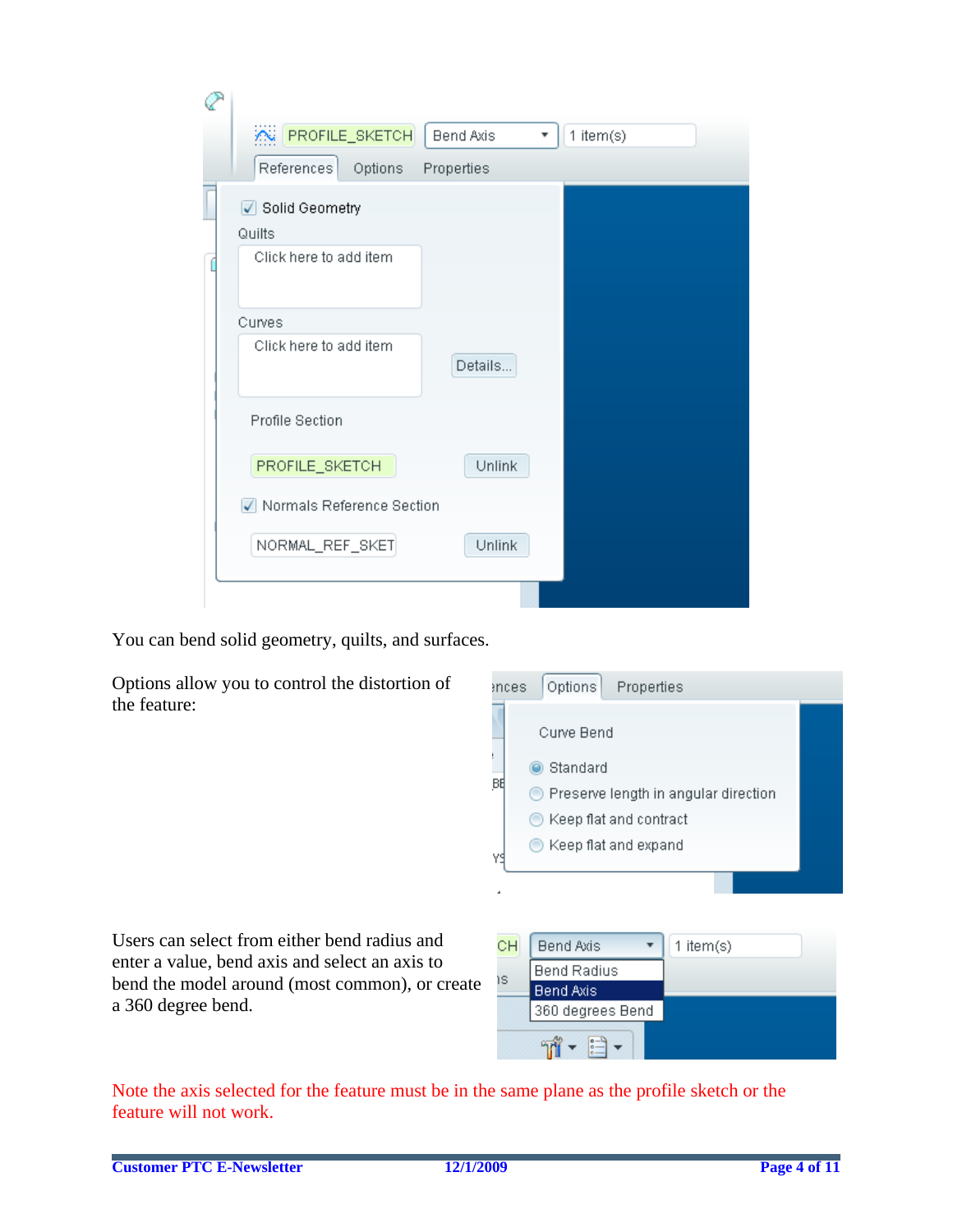A formula that is helpful is the following to determine the resulting angle:

```
Resulting Bend Angle = 360/((3.14159*)\text{ outer}_\text{diameter})/\text{width})
```
In this example we will take a look at bending a section of a tire. Below is a picture of what our tire looks like in the flat state:



Next define the profile bend curve.

This is a sketched curve like the following:

Notice that only half of the curve is required since the tire is symmetric on both halves. The sketch is made up of 3 simple entities: 33 Radius arc tangent to a 1.5 Radius arc tangent to a 55 degree line. Again it is important that the sketch contain a "Geometry Coordinate System" in order for the feature to be satisfied. Use the icon shown below to create this:

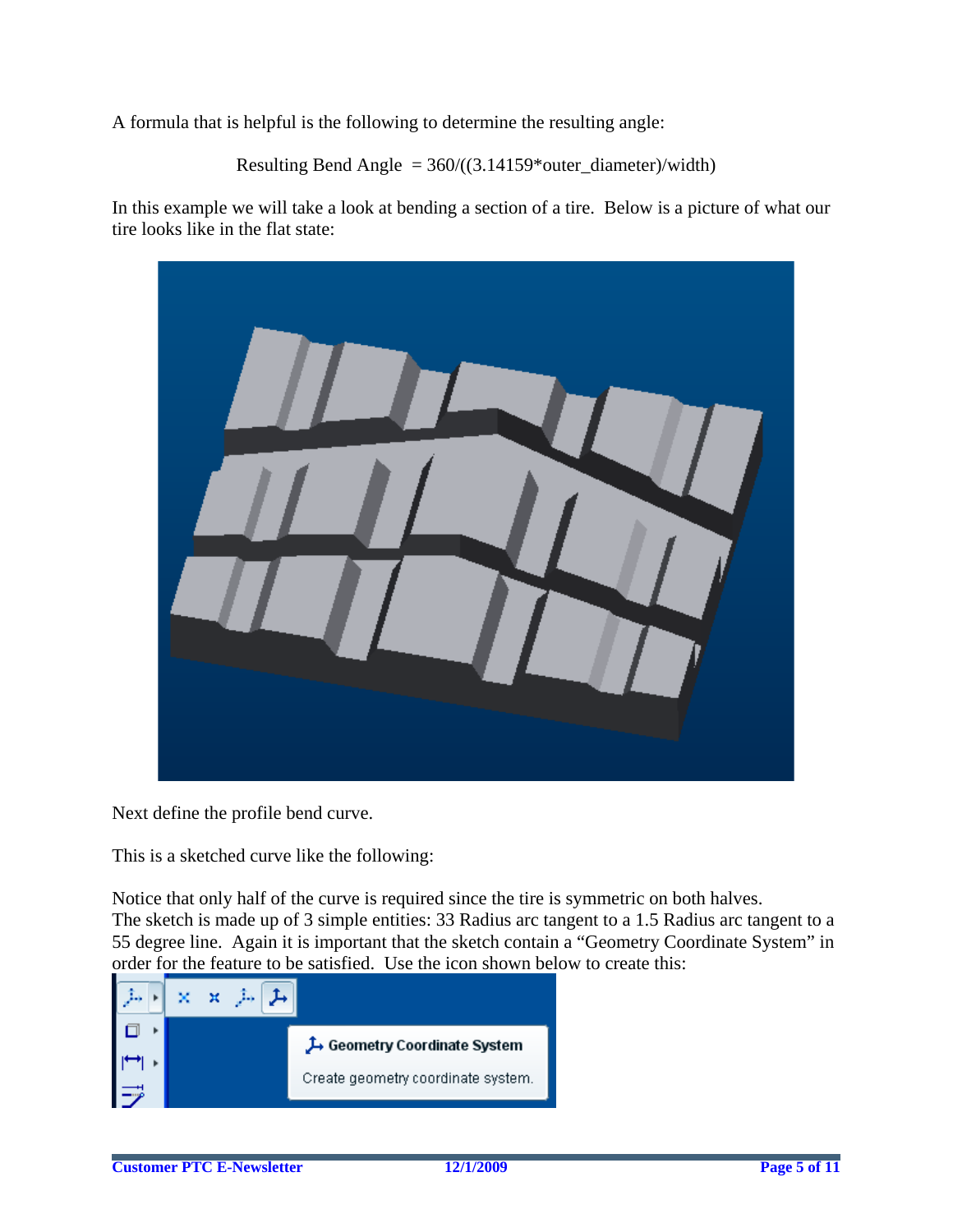

Optionally the user can also specify a Normals Reference Section Sketch. This sketch is optional and is shown below: The sketch does not have to contain a geometry coordinate system nor does the sketch have to contain the same number of entities as the profile sketch. The idea of this normals reference sketch is to smooth out vertical surfaces that result from high curvature areas from the profile curve such as in the 1.5 radius area. Also if the thickness of the model is greater than this 1.5 radius the feature will fail with only the profile curve defined. In our example the thickness is 2 and the radius 1.5 so if you only use the profile curve it will not work. You will have to also use a normals reference curve to avoid this.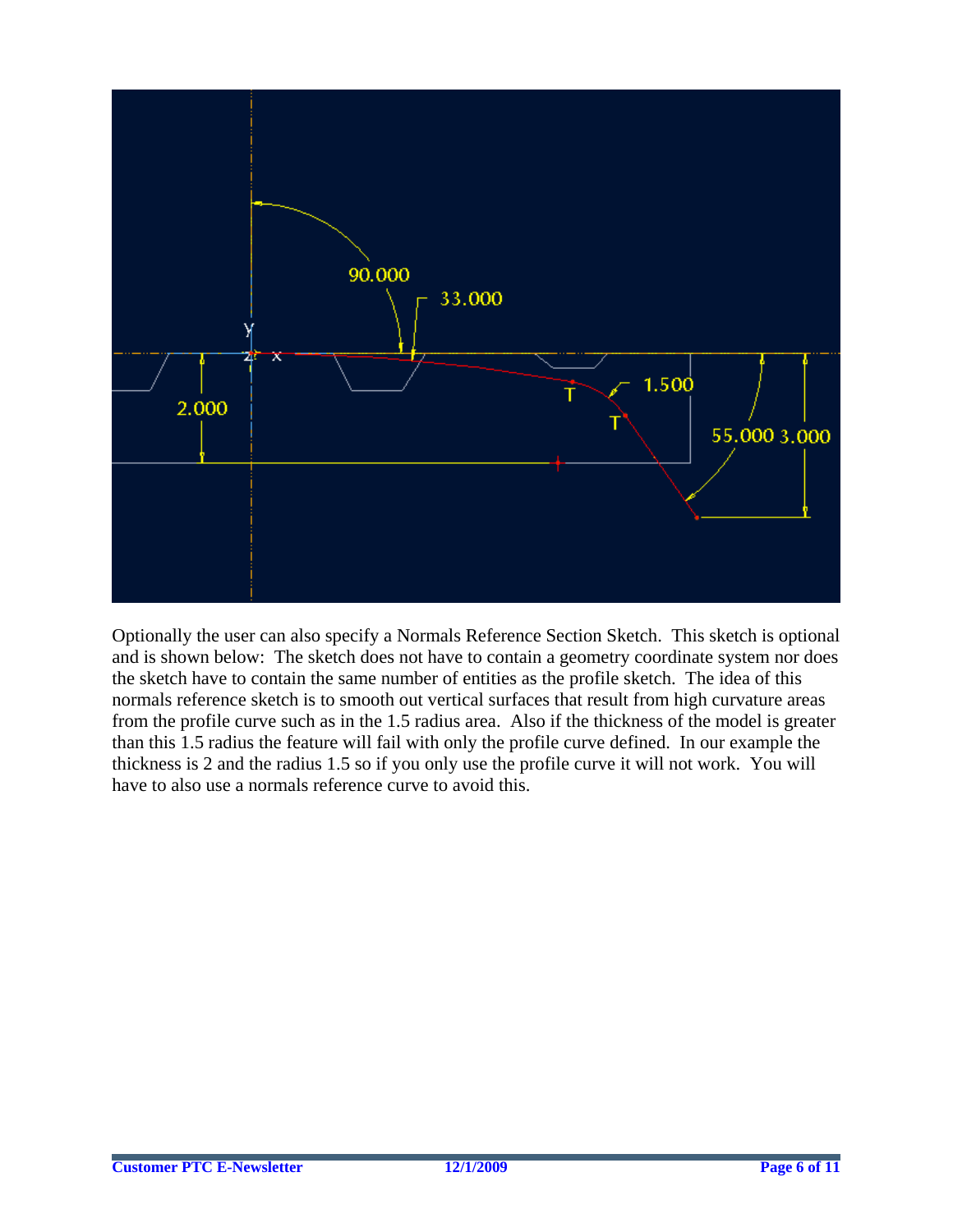

[Click Here To Download A Sample File](http://members.shaw.ca/jpeng/newsletter/toroidal_bend.prt.8)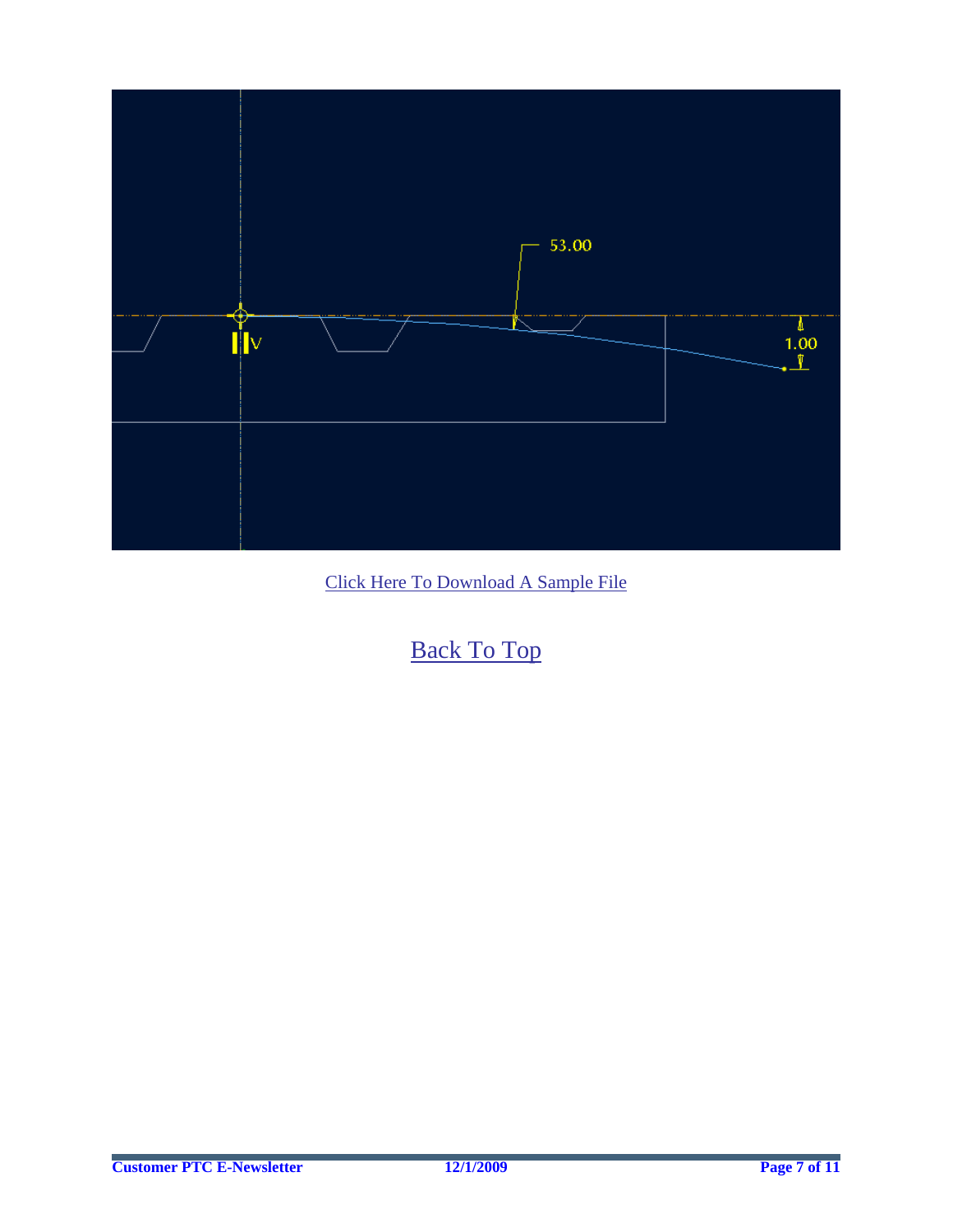### **Announcements**

#### <span id="page-7-0"></span>PTC Tips & Techniques Newsletter Archives

Did you miss an issue? Can't find that awesome technique you read about? Fear not, you can click on the link below and go through our Customer PTC E-Newsletter archives.

[Customer Care Zone](http://www.ptc.com/carezone/)

#### PTC Tips & Techniques Webcasts: Work Smarter. Not Harder.

Click below to see regularly scheduled Tips & Techniques technical Webcasts that are designed to provide you with the most popular time-saving tricks that Pro/ENGINEER users of all skill levels will find useful. Get more out of your maintenance dollars!

#### [Tips & Techniques: Work Smarter Not Harder!](http://www.ptc.com/appserver/it/icm/cda/template_lib/events/series.jsp?&im_dbkey=11442&icg_dbkey=141)

#### Special Hardware offers for PTC Customers

- <http://www.hp.com/go/ptc>
- <http://www.hp.com/go/ptcworkstation>

#### PTC Sponsored Events

• http://www.ptc.com/company/news/events/index.htm

Explore what is new with the Pro/ENGINEER Wildfire family!

<http://www.ptc.com/go/showcase>

#### **Connect with PTC using the latest Social Networking resources:**





#### Linked in



Also visit<http://social-product-development.blogspot.com/>

#### **E-PROFILES IS HERE!!**

We have been eagerly anticipating the debut of the new electronic version of Profiles Magazine and now it is here! This new web site will supplement the print edition of the magazine and will provide new useful features not feasible with paper media. e-Profiles will provide you with 24x7, worldwide access to key information previously available exclusively in the print version. "Tips & Tricks," a popular feature pioneered by Pro/USER, has also moved to the web and will be expanded as the site matures.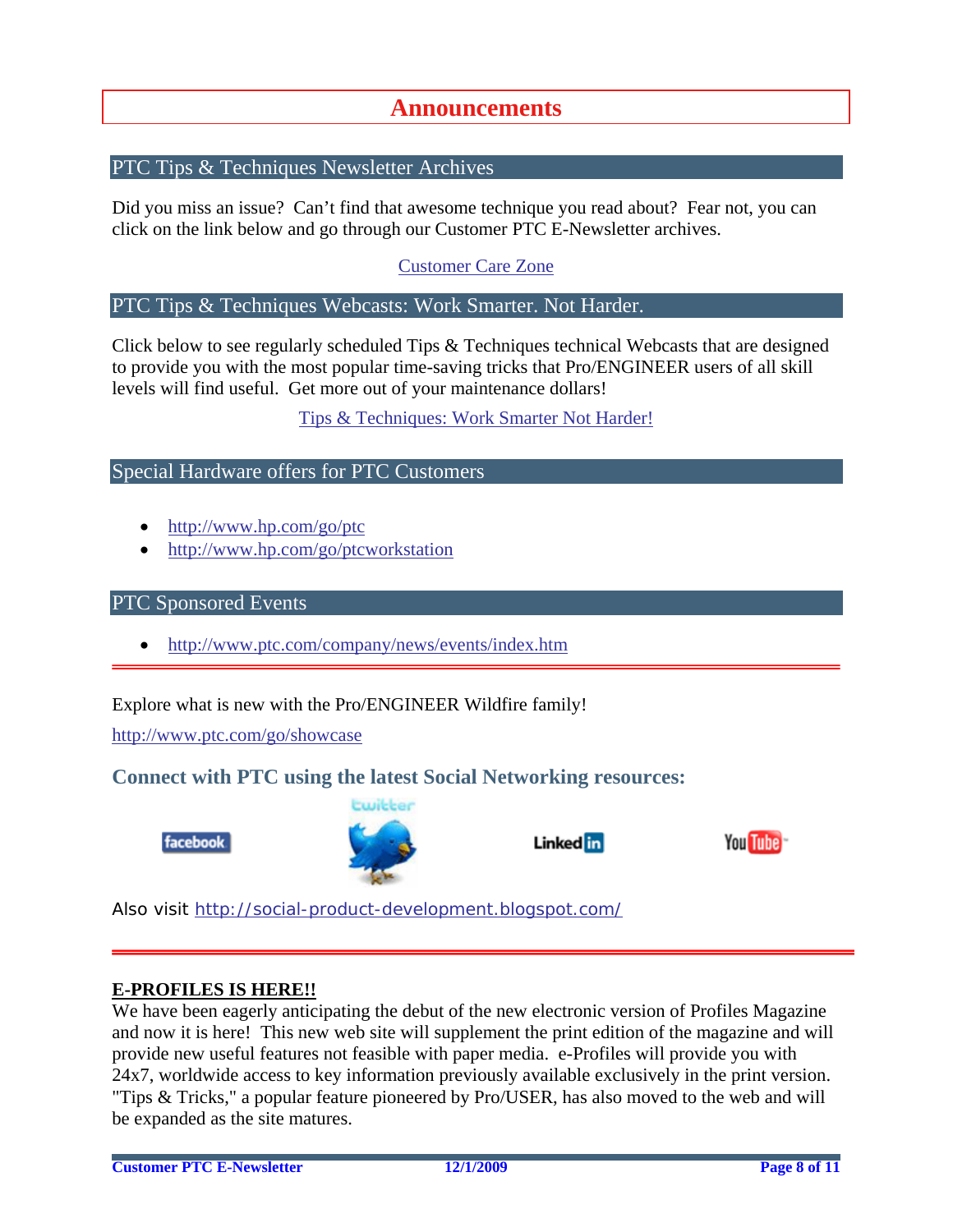Please take a few minutes to check out this new web site. We don't think you will be disappointed.

<http://profilesmagazine.com/>

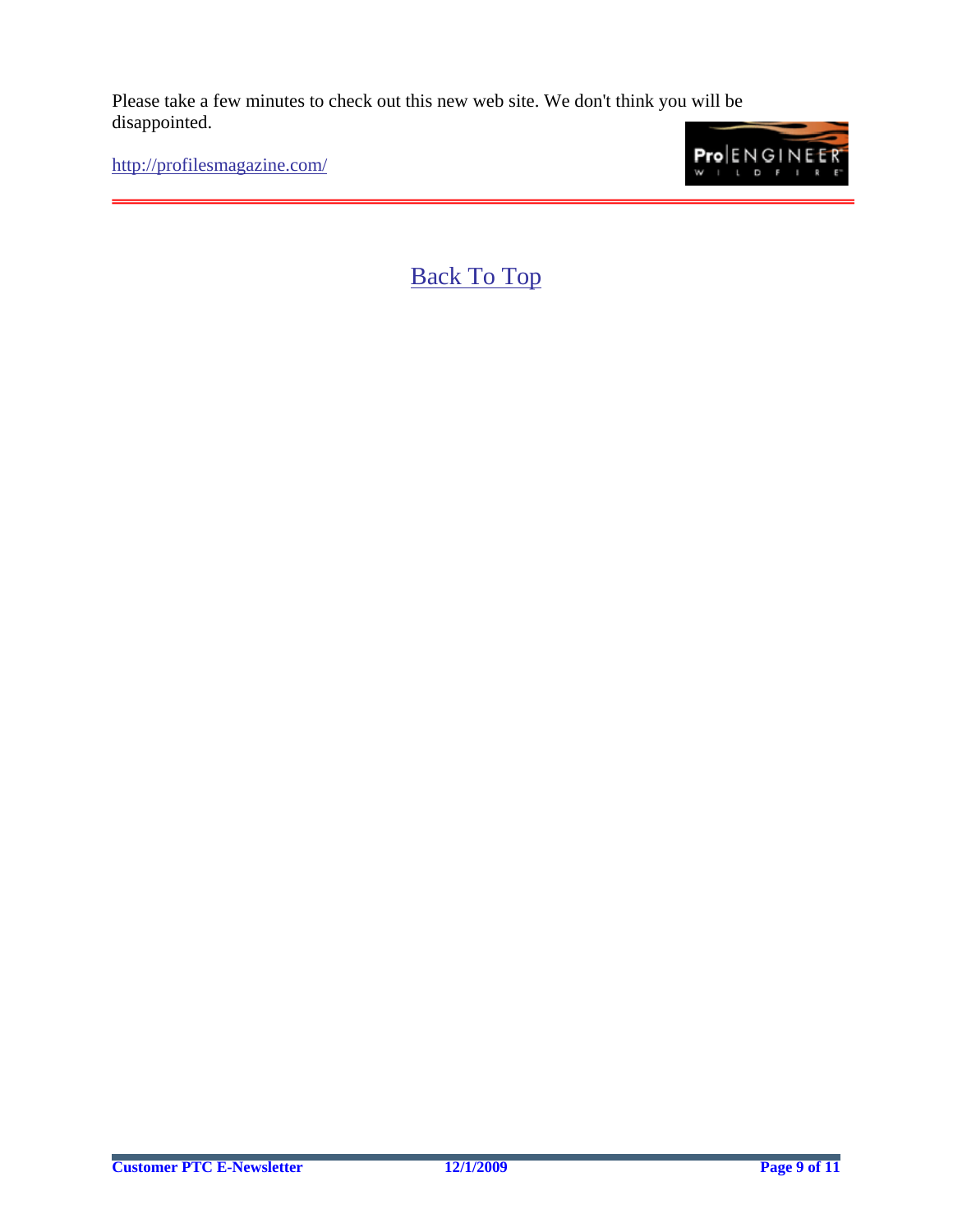## **Upcoming Events & Training Class Schedules**

<span id="page-9-0"></span>

| Upcoming, 2009      | Your local Pro/Engineer User Groups<br>http://www.ptcuser.org/rugs/ |
|---------------------|---------------------------------------------------------------------|
| June $6 - 9$ , 2010 | Orlando, FL USA<br>PTC/USER World Event<br>http://www.ptcuser.org/  |

#### Events

Our seminars and conferences seek to provide you with relevant information regarding product development trends in your industry as well as innovative software learning experiences. Think of them as a constructive day off where you can share experiences and swap ideas with your peers.

If you can't manage to get away, we'll bring it to you. Check back often for regularly scheduled live webcast events.

#### [You're Invited to Attend…](http://www.ptc.com/company/news/events/index.htm)

Please visit the [PTC Education Services](http://www.ptc.com/services/edserv/) website for the latest training information including course descriptions, schedules, locations, and pricing.

• Attend a course at any PTC Center and receive a free copy of Pro/ENGINEER Wildfire Student Edition!

<http://www.ptc.com/services/edserv/index.htm>

#### Live Instructor-Lead Virtual PTC Training Courses

Virtual Classrooms provide interactive learning with a trained PTC instructor in convenient and manageable sessions that last approximately 4 hours over a series of days. It's easy to join a class right from your desk using a phone or voice-over IP technology.

Sessions are performed just like a traditional ILT (including interactive exercises where you and the instructor can work on lab exercises together) and feature some of our most popular ILT courses. These sessions cover the exact same material as the traditional ILT in-center courses. Also look for some of our most frequently requested mini-topics delivered in the same format that are only an hour - two hours in duration.

If you have any questions about these sessions or would like to see getting other courses, not on this list, on the schedule please feel free to contact me for more details. They are a great way to bring training to you without you having to worry about location or being out from work for long stretches.